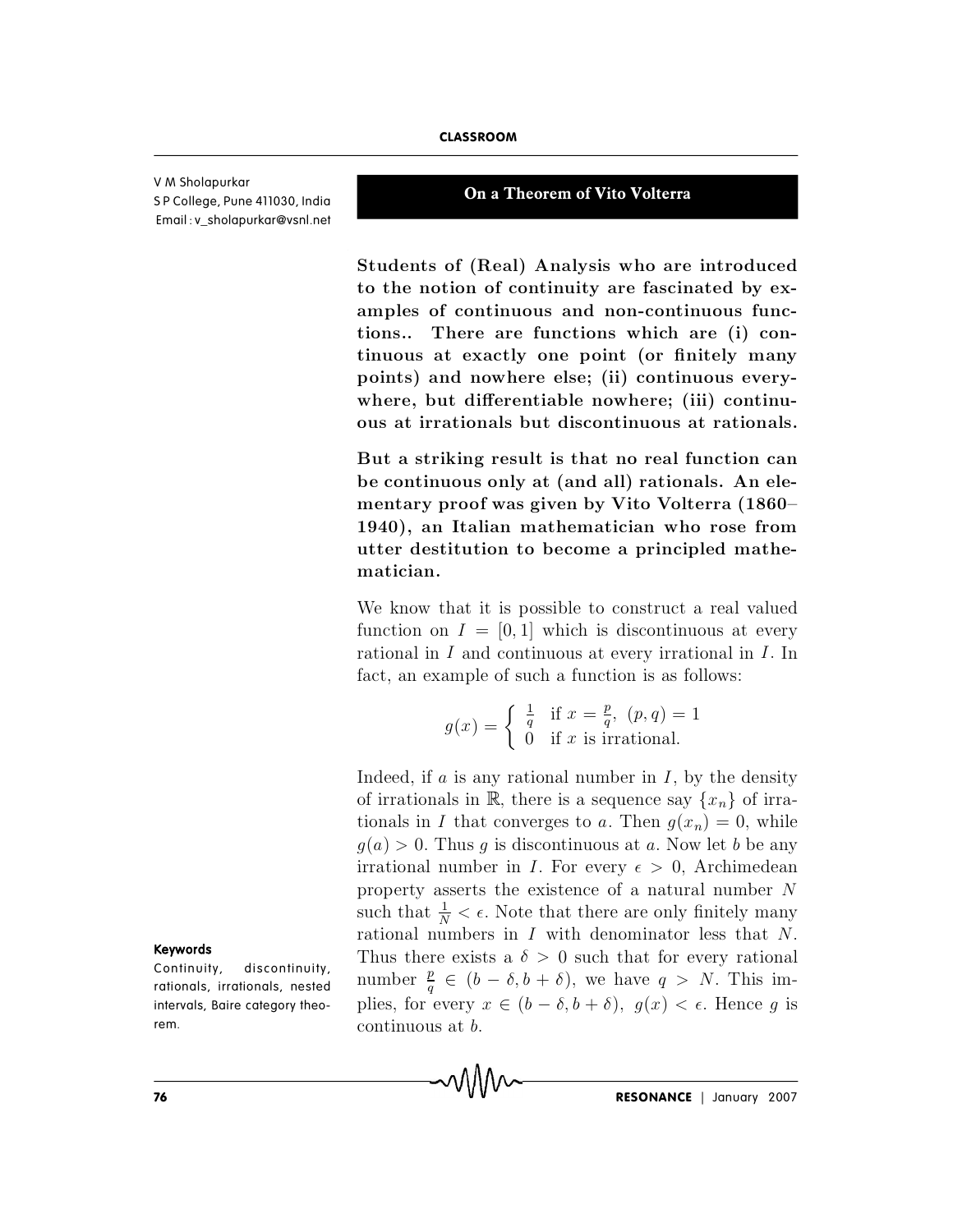## **CLASSROOM**

CLASSROOM<br>Such an example is useful to illustrate the fact that  $\begin{bmatrix} 1 \end{bmatrix}$ **CLASSROOM**<br>
Such an example is useful to illustrate the fact that  $\begin{bmatrix} 0 & 0 \\ 0 & 0 \\ 0 & 0 \\ 0 & 0 & 0 \\ 0 & 0 & 0 \\ 0 & 0 & 0 \\ 0 & 0 & 0 & 0 \\ 0 & 0 & 0 & 0 \\ 0 & 0 & 0 & 0 \\ 0 & 0 & 0 & 0 \\ 0 & 0 & 0 & 0 \\ 0 & 0 & 0 & 0 \\ 0 & 0 & 0 & 0 \\ 0 & 0 & 0 & 0 & 0 \\ 0 &$ **CLASSROOM**<br>Such an example is useful to illustrate the fact that<br>there can be an  $\mathbb{R}$ -integrable function having a dense<br>set of discontinuities. However, this example also raises **CLASSROOM**<br>Such an example is useful to illustrate the fact that<br>there can be an R-integrable function having a dense<br>set of discontinuities. However, this example also raises<br>a natural question: Does there exist a real f **CLASSROOM**<br>
Such an example is useful to illustrate the fact that<br>
there can be an  $\mathbb{R}$ -integrable function having a dense<br>
set of discontinuities. However, this example also raises<br>
a natural question: Does there ex Such an example is useful to illustrate the fact that<br>there can be an  $\mathbb{R}$ -integrable function having a dense<br>set of discontinuities. However, this example also raises<br>a natural question: Does there exist a real funct Such an example is useful to illustrate the fact that<br>there can be an R-integrable function having a dense<br>set of discontinuities. However, this example also raises<br>a natural question: Does there exist a real function on there can be an  $\mathbb R$ -integrable function having a dense<br>set of discontinuities. However, this example also raises<br>a natural question: Does there exist a real function on  $I$ <br>which is discontinuous at every irrational an set of discontinuities. However, this example also raises<br>a natural question: Does there exist a real function on  $I$ <br>which is discontinuous at every irrational and continuous<br>at every rational? From the point of view of s a natural question: Does there exist a real function on  $I$ <br>which is discontinuous at every irrational and continuous<br>at every rational? From the point of view of students,<br>there is no simple way, even to guess the answer which is discontinuous at every irrational and continuous<br>at every rational? From the point of view of students,<br>there is no simple way, even to guess the answer. Usu-<br>ally, the nonexistence of such a function is establis at every rational? From the point of view of students,<br>there is no simple way, even to guess the answer. Usu-<br>ally, the nonexistence of such a function is established<br>as a corollary of the Baire Category Theorem (normally at every rational? From the point of view of students, there is no simple way, even to guess the answer. Usually, the nonexistence of such a function is established as a corollary of the Baire Category Theorem (normally ex ally, the nonexistence of such a function is established<br>as a corollary of the Baire Category Theorem (normally<br>excluded from the undergraduate syllabus). Though the<br>Baire category theorem is very important (the proofs of as a corollary of the Baire Category Theorem (normally excluded from the undergraduate syllabus). Though the Baire category theorem is very important (the proofs of open mapping theorem, uniform boundedness principle depen excluded from the undergraduate syllabus). Though the<br>Baire category theorem is very important (the proofs of<br>open mapping theorem, uniform boundedness principle<br>depend on this theorem), it turns out to be too sophis-<br>tica Baire category theorem is very important (the proofs of<br>open mapping theorem, uniform boundedness principle<br>depend on this theorem), it turns out to be too sophis-<br>ticated for an undergraduate student. Here we present<br>a ve open mapping theorem, uniform boundedness principle<br>depend on this theorem), it turns out to be too sophis-<br>ticated for an undergraduate student. Here we present<br>a very simple proof of the nonexistence of such a func-<br>tion depend on this theorem), it turns out to be too sophis-<br>ticated for an undergraduate student. Here we present<br>a very simple proof of the nonexistence of such a func-<br>tion. The proof is given by the Italian mathematician<br>Vi ticated for an undergraduate student. Here we present<br>a very simple proof of the nonexistence of such a func-<br>tion. The proof is given by the Italian mathematician<br>Vito Volterra [1]. Interestingly, Volterra gave this proof a very simple proof of the honexistence of such a func-<br>tion. The proof is given by the Italian mathematician<br>Vito Volterra [1]. Interestingly, Volterra gave this proof<br>in 1881, when he was a student, and 18 years before t tion. The proof is given by<br>Vito Volterra [1]. Interestin<br>in 1881, when he was a stud<br>Baire Category Theorem w<br>The following theorem (an<br>sodes) can be found in the<br>Functional Analysis.

in 1881, when he was a student, and 18 years before the<br>Baire Category Theorem which appeared in 1899.<br>The following theorem (and many other historical epi-<br>sodes) can be found in the excellent recent book [2] on<br>Functiona Baire Category Theorem which appeared in 1899.<br>The following theorem (and many other historical episodes) can be found in the excellent recent book [2] on<br>Functional Analysis.<br>**Theorem**: There is no real function on  $I$  w The following theorem (and many other historical episodes) can be found in the excellent recent book [2] on Functional Analysis.<br>**Theorem**: There is no real function on *I* which is continuous exactly at rational numbers. sodes) can be found in the excellent recent book [2] on<br>Functional Analysis.<br>**Theorem**: There is no real function on *I* which is con-<br>tinuous exactly at rational numbers.<br>**Proof**: Suppose that such a function *f* exists.

Functional Analysis.<br> **Theorem**: There is no real function<br>
tinuous exactly at rational numbers<br> **Proof**: Suppose that such a functi<br>
be any rational number in  $(0, 1)$ . B<br>  $x_0$ , there is a  $\delta > 0$  such that **eorem**: There is no real function on *I* which is con-<br>
nous exactly at rational numbers.<br> **oof**: Suppose that such a function *f* exists. Let  $x_0$ <br>
any rational number in  $(0,1)$ . By continuity of *f* at<br>
there is a  $\$ **Proof:** Suppose that such a<br>be any rational number in (( $x_0$ , there is a  $\delta > 0$  such that<br> $(x_0 - \delta, x_0 + \delta) \subseteq (0, 1)$  a<br>whenever  $|x - x_0| < \delta$ . be any rational number in (0, 1). By continuity of f at<br>  $x_0$ , there is a  $\delta > 0$  such that<br>  $(x_0 - \delta, x_0 + \delta) \subseteq (0, 1)$  and  $| f(x) - f(x_0) | < \frac{1}{2}$ <br>
whenever  $|x - x_0| < \delta$ .<br>
Choose  $a_1, b_1$  such that  $a_1 < b_1$  and  $[a_1, b_1] \subseteq$ 

$$
(x_0 - \delta, x_0 + \delta) \subseteq (0, 1)
$$
 and  $| f(x) - f(x_0) | < \frac{1}{2}$ 

 $x_0$ , there is a  $\delta > 0$ <br>  $(x_0 - \delta, x_0 + \delta)$  (<br>
whenever  $|x - x_0| <$ <br>
Choose  $a_1, b_1$  such  $x_0 + \delta$ ). Then  $(x_0 - \delta, x_0 + \delta) \subseteq (0, 1) \text{ and } | f(x) - f(x_0) | < \frac{1}{2}$ <br>
henever  $|x - x_0| < \delta$ .<br>
hoose  $a_1, b_1$  such that  $a_1 < b_1$  and  $[a_1, b_1] \subseteq (x_0 - \delta,$ <br>  $|f(x) - f(y)| \leq |f(x) - f(x_0)| + |f(x_0) - f(y)| <$ 

whenever 
$$
|x - x_0| < \delta
$$
.

\n"hoose  $a_1, b_1$  such that  $a_1 < b_1$  and  $[a_1, b_1] \subseteq (x_0 - \delta)$ . Then

\n $|f(x) - f(y)| \leq |f(x) - f(x_0)| + |f(x_0) - f(y)| < \frac{1}{2} + \frac{1}{2} = 1$ 

Does there exist a real function on I which is discontinuous at every irrational and continuous at every rational?

There is no real function on *I* which is continuous exactly at rational numbers.

RESONANCE January <sup>2007</sup> <sup>77</sup>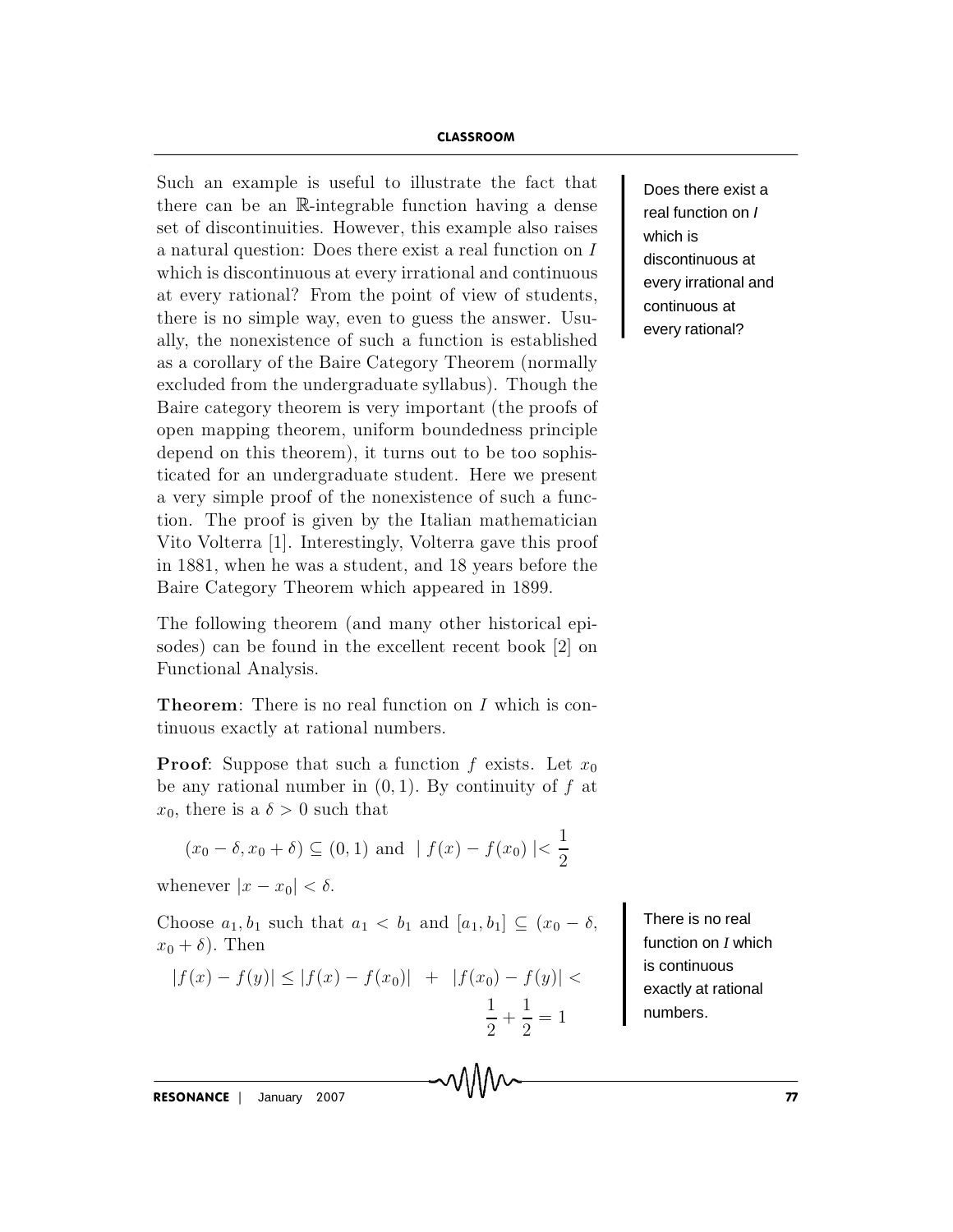The proof uses density of rationals and irrationals and the nested interval theorem. These properties are direct consequences of the I.u.b.axiom for real numbers. for all  $x, y \in [a_1, b_1]$ . Next we choose an irrational point, say  $x_1$ , in  $(a_1, b_1)$ . The function g defined above is continuous at the irrational  $x_1$ , and by the same argument applied to  $x_1$ , there exist points  $c_1, d_1$  such that  $c_1$  $d_1$  and  $[c_1, d_1] \subseteq (a_1, b_1)$  and  $|g(x) - g(y)| < 1$  for all  $x, y \in [c_1, d_1]$ . Thus for all  $x, y \in [c_1, d_1]$ , we have both  $|f(x) - f(y)| < 1$  and  $|g(x) - g(y)| < 1$ .

Starting with the interval  $(c_1, d_1)$  in place of  $(0, 1)$ , we can repeat the above argument to get  $c_2 < d_2$  and  $[c_2, d_2] \subseteq (c_1, d_1)$  such that for all  $x, y \in [c_2, d_2]$ , we have both  $|f(x) - f(y)| < \frac{1}{2}$  and  $|g(x) - g(y)| < \frac{1}{2}$ . Now repeat the argument to construct a nested sequence of closed intervals  $\{[c_n, d_n]\}\$  such that

$$
(c_n, d_n) \supset [c_{n+1}, d_{n+1}]
$$

and such that for all  $x, y \in [c_n, d_n]$ , we have both  $|f(x) |f(y)| < \frac{1}{2^n}$  and  $|g(x) - g(y)| < \frac{1}{2^n}$ . By the nested inter-<br>val theorem,  $S = \bigcap_{n=1}^{\infty} [c_n, d_n] \neq \phi$ . So let  $z \in S$ . We now show that f and g are both continuous at z. Let  $\epsilon > 0$  be given. Let N be a natural number such that  $\frac{1}{2^N} < \epsilon$ . By the construction of the intervals  $[c_n, d_n]$ , we see that  $z \in (c_N, d_N)$ . So there exists a real number  $\delta > 0$  such that  $(z - \delta, z + \delta) \subset (c_N, d_N)$ . Now for any  $x \in (z - \delta, z + \delta)$ , we have  $x, z \in [c_N, d_N]$  so that both  $|f(x) - f(z)| < \frac{1}{2N} < \epsilon$  and  $|g(x) - g(z)| < \frac{1}{2N} < \epsilon$ . Therefore, both  $f$  and  $g$  are continuous at  $z$ , leading to the contradiction that  $z$  is both rational and irrational. Thus there is no function on  $I$  which is continuous exactly at rationals.

This proof uses density of rationals and irrationals and the nested interval theorem. These properties are direct consequences of the l.u.b.axiom for real numbers. So this proof can be presented even in the first year calculus class. In fact, the power of the l.u.b. axiom can be emphasized by means of the above theorem.

**Remark:** From the above theorem we conclude that

MM